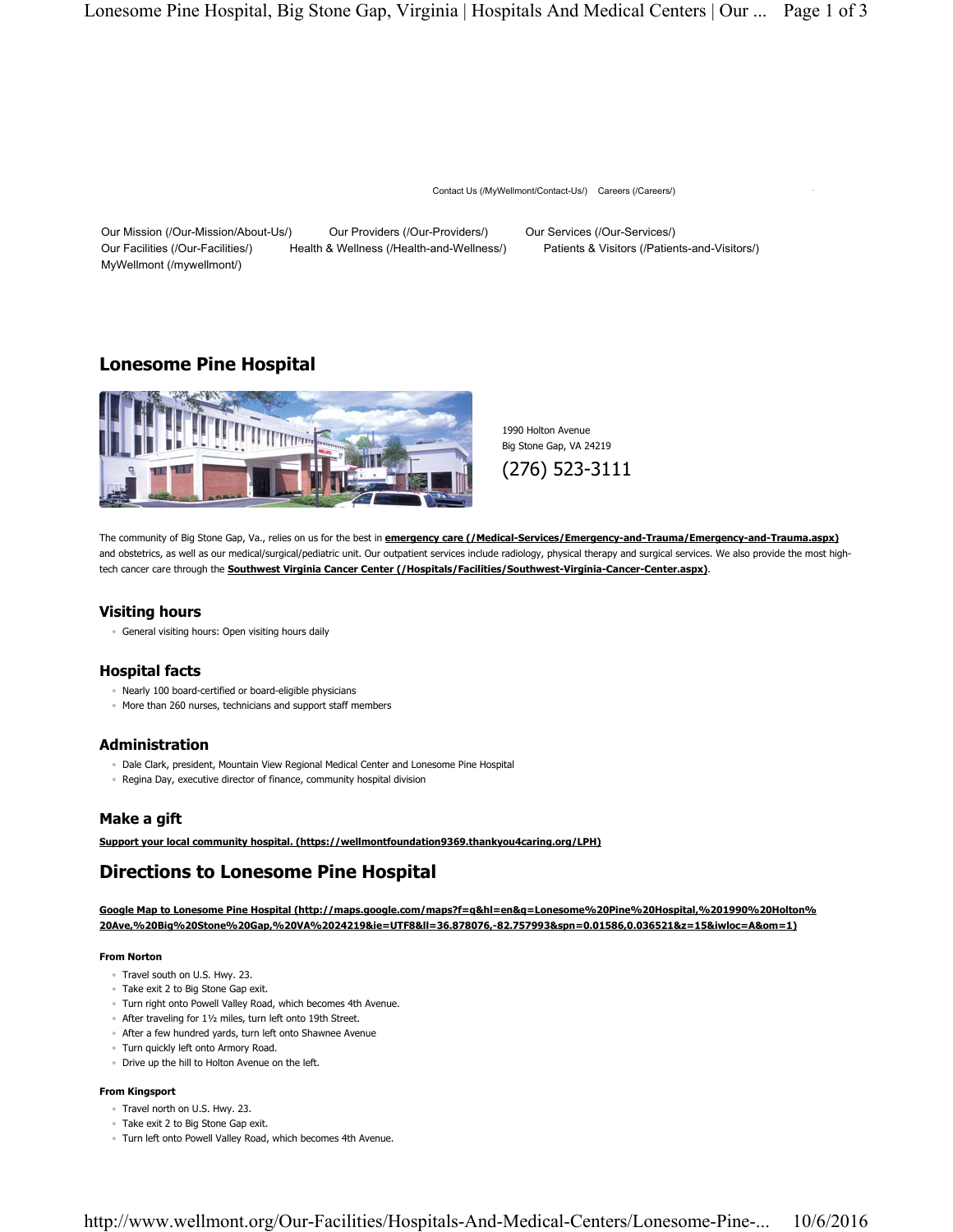- After traveling for 1½ miles, turn left onto 19th Street.
- After a few hundred yards, turn left onto Shawnee Avenue.
- Turn quickly left onto Armory Road.
- Drive up the hill to Holton Avenue on the left.

Urgent Care & After Hours Clinics (/Our-Facilities/After-Hours-and-Urgent-Care/)

Assisted Living & Long-Term Care (/Our-Facilities/Skilled-Nursing,-Long-Term-Care-and-Assisted-Living-Facilities/)

Cancer Treatment Locations (/Our-Facilities/Wellmont-Cancer-Institute-Locations/)

Heart Institute Locations (/Our-Facilities/Heart-Institute-Locations/)

Hospitals & Medical Centers (/Our-Facilities/Hospitals-And-Medical-Centers/)

Holston Valley Medical Center (/Our-Facilities/Hospitals-And-Medical-Centers/Holston-Valley-Medical-Center/)

Bristol Regional Medical Center (/Our-Facilities/Hospitals-And-Medical-Centers/Bristol-Regional-Medical-Center/)

Mountain View Regional Medical Center (/Our-Facilities/Hospitals-And-Medical-Centers/Mountain-View-Regional-Medical-Center/)

**Lonesome Pine Hospital (/Our-Facilities/Hospitals-And-Medical-Centers/Lonesome-Pine-Hospital/)**

Web Nursery (http://bit.ly/1cs8135)

Hawkins County Memorial Hospital (/Our-Facilities/Hospitals-And-Medical-Centers/Hawkins-County-Memorial-Hospital/) Hancock County Hospital (/Our-Facilities/Hospitals-And-Medical-Centers/Hancock-County-Hospital/)

Imaging Centers (/Our-Facilities/Imaging-Centers/)

Outpatient Centers (/Our-Facilities/Outpatient-Campuses/)

Outpatient Rehab & Physical Therapy (/Our-Facilities/Outpatient-Rehabilitation-and-Physical-Therapy-Locations/)

Physician Offices (/Our-

Facilities/Physician-Offices/) Sleep Evaluation Centers (/Our-Facilities/Sleep-Evaluation-Center-Locations/)

Other Facilities & Locations (/Our-Facilities/Additional-Facilities-and-Locations/)